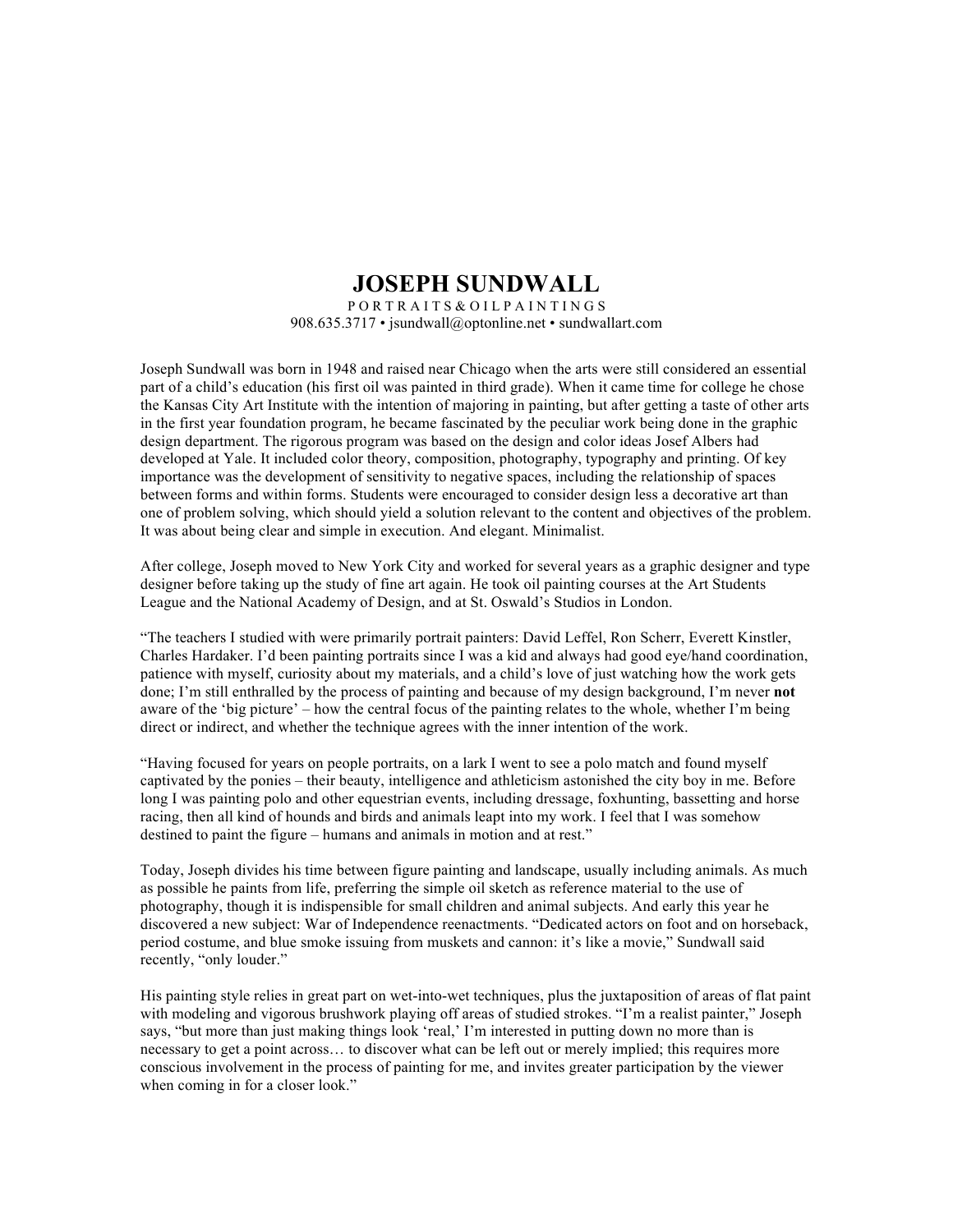Joseph has taught oil painting privately and at regional art associations in New Jersey. He demonstrates the art of portrait painting before art groups and at fairs. His work is to be found in many private collections in the U.S., Canada, the U.K. and in Europe. He lives in Bridgewater, NJ, and is represented by J. M. Stringer Galleries in Bernardsville, NJ and Vero Beach, FL.

## **Selected Juried Shows | 2003-2009**

New York: Allied Artists Grand National, American Artists Professional League Pennsylvania: Philadelphia Sketch Club New Jersey: Mountain Art Show, Somerset Art Assn., NJ Equine Artists Assn., The Ridgewood Art Institute

## **Notable Exhibits | Awards**

Solo Exhibition: Burnt Mills Gallery at the Ryland Inn (Whitehouse, NJ) '02-03 Solo Exhibition: "Great Chefs," depicting eight of the greatest chefs of the last 400 years Solo Exhibition: Portraiture and Equine-related work, Chatfields (Gladstone, NJ) 9/03 Finalist: Portraiture competition for Artist's Magazine, 12/03 (13,000 entries) Best in Show: Somerset Art Association Members Show, 1/04 Arthur F. Maynard Award: "Jester" (portrait), The Ridgewood Art Institute, 1/04 Best in Show: Mrs. Tara Sutherland (portrait), Juried Exhibit (Bernardsville Library, NJ) 4/04 Solo Exhibition: Windsor Gallery (Colt's Neck, NJ) 5/04 Grand Prize: "Mrs Kathleen McDermott with Lucy" National Juried Exhibition, Equine Artists, NJ Col.G.Morales Award: "Jester" (portrait) - Allied Artists (Salmagundi Club, NYC) 10/04 Best in Show: "Craig Shelton" (portrait) - Connecticut Society of Portrait Artists (Old Lyme) 3/05 NJEAA Art of the Horse, Prallsville Mills (Stockton, NJ) 7/05 Solo Exhibition: "Faces", The Dillon Library (Bedminster, NJ) 8/05 Two-artist Exhibition: "BIG" , The Dillon Library (Bedminster, NJ) 11/05 Two-artist Exhibition: "Harvest", The Purnell School (Pottersville, NJ) 12/05 Finalist: Animal painting competition, Artist's Magazine, 12/05 Award of Merit: "Art of the Horse", National juried show, NJ Equine Artists (Bedminster) 6/06 Solo Exhibition: "Faces & Places", The Bernardsville Library (NJ) 9/06 Second Place: "Mark Stocks" - Connecticut Society of Portrait Artists (Greenwich, CT) 2/08 Group Exhibitions: J.M. Stringer Gallery (Bernardsville, NJ) 10/07, 10/08, 10/09, 10/10, 12/11, 12/12 Dual Artist Exhibits: J.M. Stringer Gallery (Vero Beach, FL) 10/11, 4/13 Invitational Group Exhibit: "Horseplay", The Morris Museum (Morristown, NJ) 10/09 Open Juried Exhibit: American Academy of Equine Art (Lexington) 10/10 Group Exhibition: Connecticut Society of Portrait Artists "Faces of Winter" (Old Lyme) 3/11 Portrait of Walt Disney (posthumous) joins Players Club Hall of Fame collection (NYC) 4/11